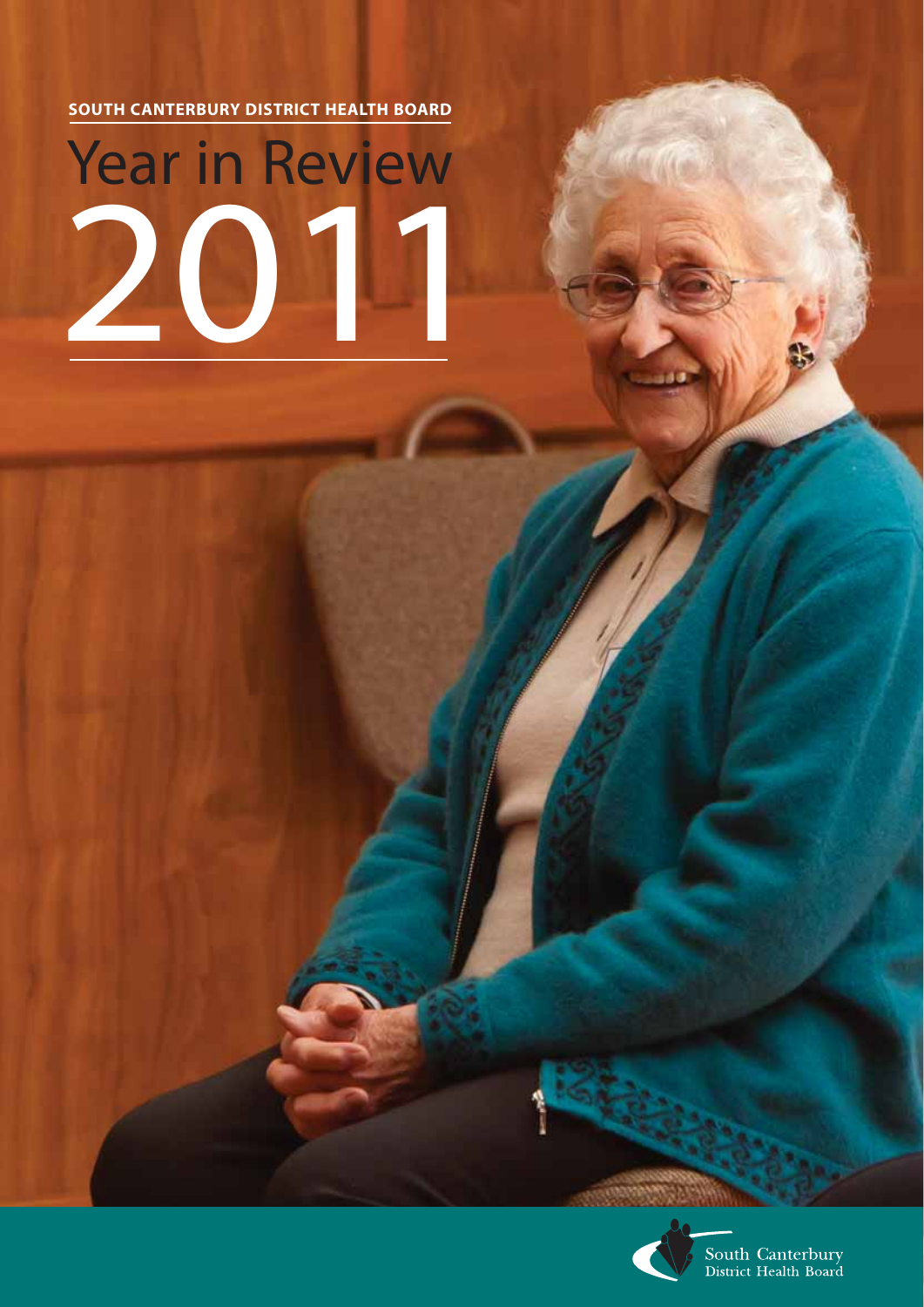# From the Board

We are pleased to present the Annual Report of the South Canterbury District Health Board for 2010/11.

2010/11 has been a year of challenges, both within South Canterbury and in the broader New Zealand context. The September, February and June earthquakes in Canterbury have been devastating for the Canterbury region and have changed the dynamics of the community forever.

The board are proud of the response from health and disability service providers in supporting our neighbours through these challenging times. This support included hospital-based services receiving patients from Christchurch, primary and community health providers seeing out-of-town people who had been both temporarily and permanently relocated, residential care providers opening their doors to residents from facilities that had been destroyed, and staff and other health professionals volunteering to go to Christchurch to help out with the increased pressure Canterbury was facing. Recovery from these events will be slow and we will continue to work in a broader regional context to ensure we support the rebuilding and revitalisation of Christchurch.

The board would also like to thank staff, management and providers for the outstanding results it has achieved throughout the year. The district health board has maintained its long tradition of delivering a high level of access to services across the continuum, performing well in key performance indicators (particularly the national health targets) and delivering health services in a financially sustainable manner. By its very nature there will always be demands to increase the level of health and disability services. The board is very aware of this, and while we are proud of our performance we are determined that we can do even better. We will continue to strive for improvements in the way services are delivered and ensure that we are reinvesting gains in frontline service delivery, be it in the hospital, primary care or the community.

In October, 2010, the district health board elections were held. Nationally there were significant changes in both the elected members and the Ministerial appointments. Neil Anderson and Jan Gilbert , who both contributed their experience and guidance over many years of service, elected not to seek re-election. We thank both of them for the service they have provided and wish them well for the future. The community however, reaffirmed their support for the work of the district health board by re-electing all the existing board members, and we welcomed Paul Annear and Rene Crawford who have taken up the vacated positions. The Minister also reaffirmed his appointed members and we welcomed Peter Lyman, who filled the position Fiona Pimm

vacated when she became the general manager of Primary and Community Services.

South Canterbury has played a major part in the planning of regional health services across the South Island in the past year. We have committed to working under an alliance model across the South Island. This means we will take collective responsibility for ensuring areas of common interest are addressed in a sustainable manner. The initial priorities for the alliance are cancer, health of older people, mental health, child health, shared support services, and information technology. This is an exciting opportunity to ensure the sustainability of services across the South Island.

Within South Canterbury there have been a number of positive changes:

Clinical leadership has become stronger and more focused. The new clinical director structures have bedded down over the past year and the Clinical Council (Secondary Services) and the Clinical Governance Group (Primary and Community) have evolved and taken up greater responsibilities for clinical leadership across our district. In the coming year we will be developing this further, as sustainable health and disability services for our community require robust multi-disciplinary clinical leadership and governance.

The challenges of attracting and keeping a skilled and experienced workforce were confronted headon with the drafting of a workforce strategy for South Canterbury. This has been challenging, but addresses priorities across the hospital and the community. We are in the process of recruiting a workforce strategy advisor to ensure we are implementing the many exciting but challenging activities identified within the plan.

Another key challenge has been around the lack of integrated clinical information. We have a long road ahead of us if we are going to achieve the vision of shared clinical information, which frankly is essential if our community is assured they are receiving world class health services.

On behalf of the board I would like to thank the staff and community for their ongoing support. We are very proud of the achievements of the district health board and remain committed to continuing to provide the community with high quality health and disability services.

For and on behalf of the South Canterbury District Health Board

RA dustre

Murray Cleverley Ron Luxton CHAIR DEPUTY CHAIR

# Registered Office

High Street Private Bag 911, Timaru **TELEPHONE:** 03 687 2100 **FAX:** 03 688 0238 **EMAIL:** ceo@scdhb.health.nz **WEBSITE:** www.scdhb.health.nz

# Auditor

Audit New Zealand on behalf of The Office of the Controller and Auditor-General

# Bankers

ANZ Bank Crown Health Financing Agency

# **Solicitors**

Gresson Dorman & Co PO Box 244, Timaru

# Our mission

To enhance the health and independence of the people of South Canterbury.

**FRONT COVER:** Margery Kerslake was photographed taking part in a 'Stay on Your Feet' class at West End Hall, Timaru. 'Stay on Your Feet' is funded by SCDHB and provided by Sport South Canterbury. PHOTOGRAPHY: GEOFF CLOAKE

SCDHB's 'Year in Review' should be read in conjunction with the 2011 Annual Report. This is available on our website www.scdhb.h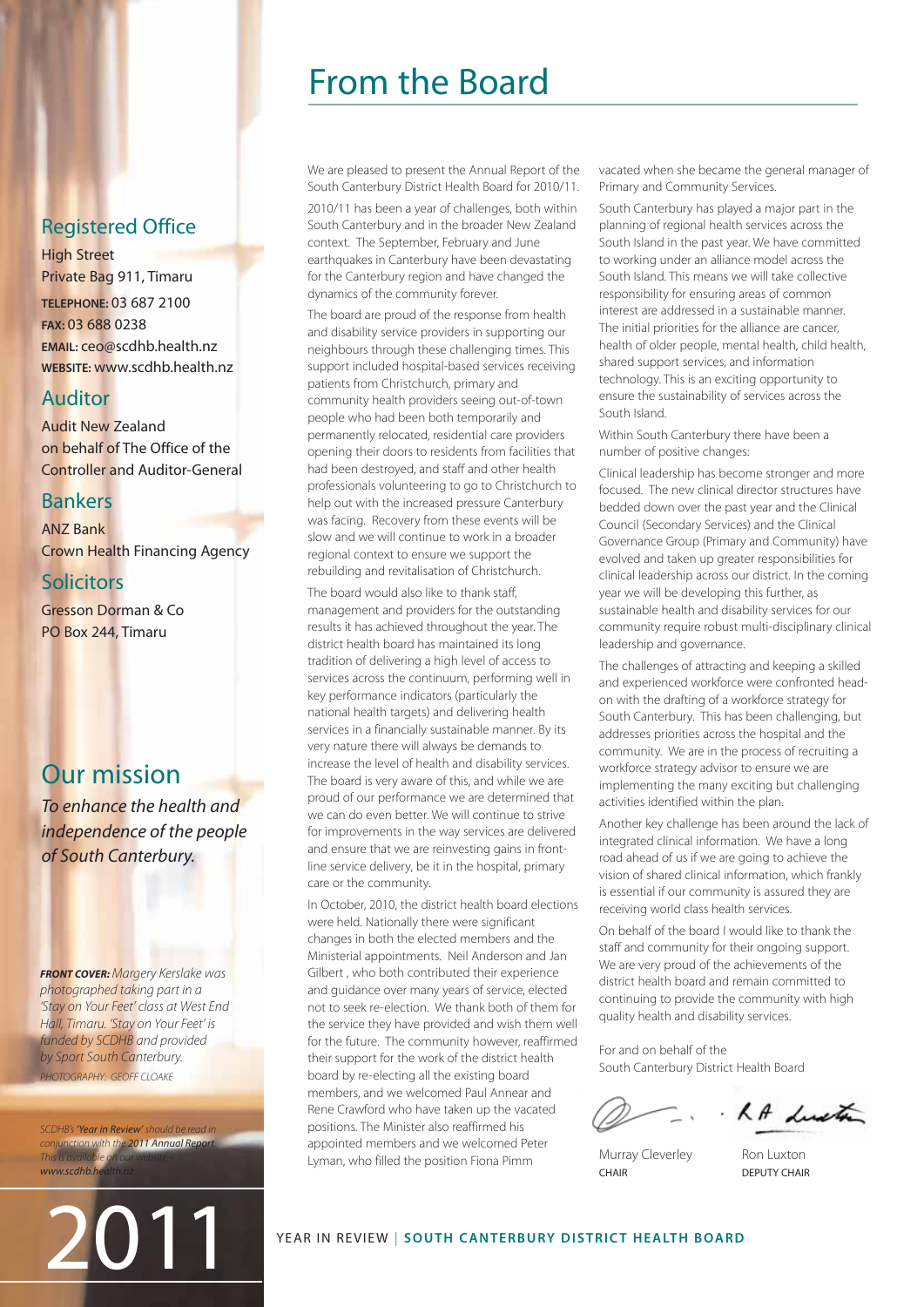

# The Year in Review

# New DHB Board elected

An election to decide members of the South Canterbury District Health Board was held in October, 2010. South Canterbury DHB is governed by a board usually comprised of seven publicly elected members and four minister-appointed members. The board concentrates on setting policy and direction, approving strategy and monitoring progress towards meeting goals. Board members meet about once a month and meetings are open to the public.

The community re-elected all the existing board members who were available, and the Minister also re-appointed the appointed board members. This speaks volumes for the confidence that the wider community has in the services provided by South Canterbury DHB. Recognising the need for a community voice on the board's statutory committees, three places on each committee were advertised shortly after the election. This resulted in nine new community representatives stepping forward to join these committees. They now have a role in advising board members on the health needs of the community.

# Health targets

The Minister of Health set six health targets for district health boards to work towards in the 2010/11 year.

|                                                                                                                                                                                      | <b>TARGET</b><br>2010/11   | <b>RESULT START</b><br><b>OF YEAR</b> | <b>RESULT END</b><br><b>OF YEAR</b> | <b>DID WE</b><br><b>MEET TARGET?</b> |
|--------------------------------------------------------------------------------------------------------------------------------------------------------------------------------------|----------------------------|---------------------------------------|-------------------------------------|--------------------------------------|
| Percentage of patients admitted, discharged or<br>transferred from the Emergency Department within six hours                                                                         | 95%                        | 96%                                   | 97%                                 | YFS.                                 |
| Percentage of agreed elective surgery provided for patients                                                                                                                          | 100%                       | 109%                                  | 101%                                | <b>YES</b>                           |
| Percentage of cancer patients needing radiation treatment who<br>receive this within six weeks of their first specialist assessment                                                  | 100%                       | 100%                                  | 100%                                | <b>YFS</b>                           |
| Percentage of two-year-olds fully immunised                                                                                                                                          | 90%                        | 93%                                   | 92%                                 | YFS.                                 |
| Percentage of hospitalised smokers provided with advice and<br>help to guit smoking                                                                                                  | 90%                        | 90%                                   | 94%                                 | <b>YFS</b>                           |
| Percentage of diabetes patients with good management of<br>their disease, combined with the percentage of eligible adults<br>who have had their cardiovascular disease risk assessed | An increased<br>percentage | 65%                                   | 72%                                 | <b>YFS</b>                           |



South Canterbury DHB performed extremely well in some health targets in 2010/11. Aoraki MP Jo Goodhew presented a certificate to practice nurse Agnes Fraser and General Manager, Primary and Community Services, Fiona Pimms, to recognise their efforts towards childhood immunisation.

#### **SOUTH CANTERBURY HEALTH SERVICE PLAN**

A long-term plan to identify how health services for our community are likely to be shaped over the next decade and beyond was developed in 2010/11. The plan replaces South Canterbury DHB's former Strategic Plan, made obsolete by recent legislative changes. It will guide service development and strategic direction locally over the next decade, while also responding to regional and national initiatives.

The new plan outlines a series of priorities for South Canterbury DHB. These are: prevention and early intervention, ensuring a resilient primary care sector, achieving seamless patient flow, becoming a centre of excellence for older persons care, and offering the best hospital services.

The plan was prepared over six months on the basis of interviews and workshops with a range of clinical and management staff from across health services in South Canterbury. Health professionals and community leaders, both within and outside services operated by SCDHB were consulted. A copy of the plan is available on the DHB website at www.scdhb.health.nz



Chris Fleming, SCDHB Chief Executive

#### **SOUTH ISLAND REGIONAL PLAN**

South Canterbury DHB played an important part in planning health services across the South Island, with Chief Executive Chris Fleming taking the lead chief executive role in the South Island regional plan process, and other staff contributing to the various work streams. The guiding document, the 'South Island Health Services Plan' was finalised and signed by all five South Island district health boards. It sets priorities for the coming years. These priorities include child health, older people, mental health, cancer, support services and information technology. Work is continuing.

**PAGE 3>**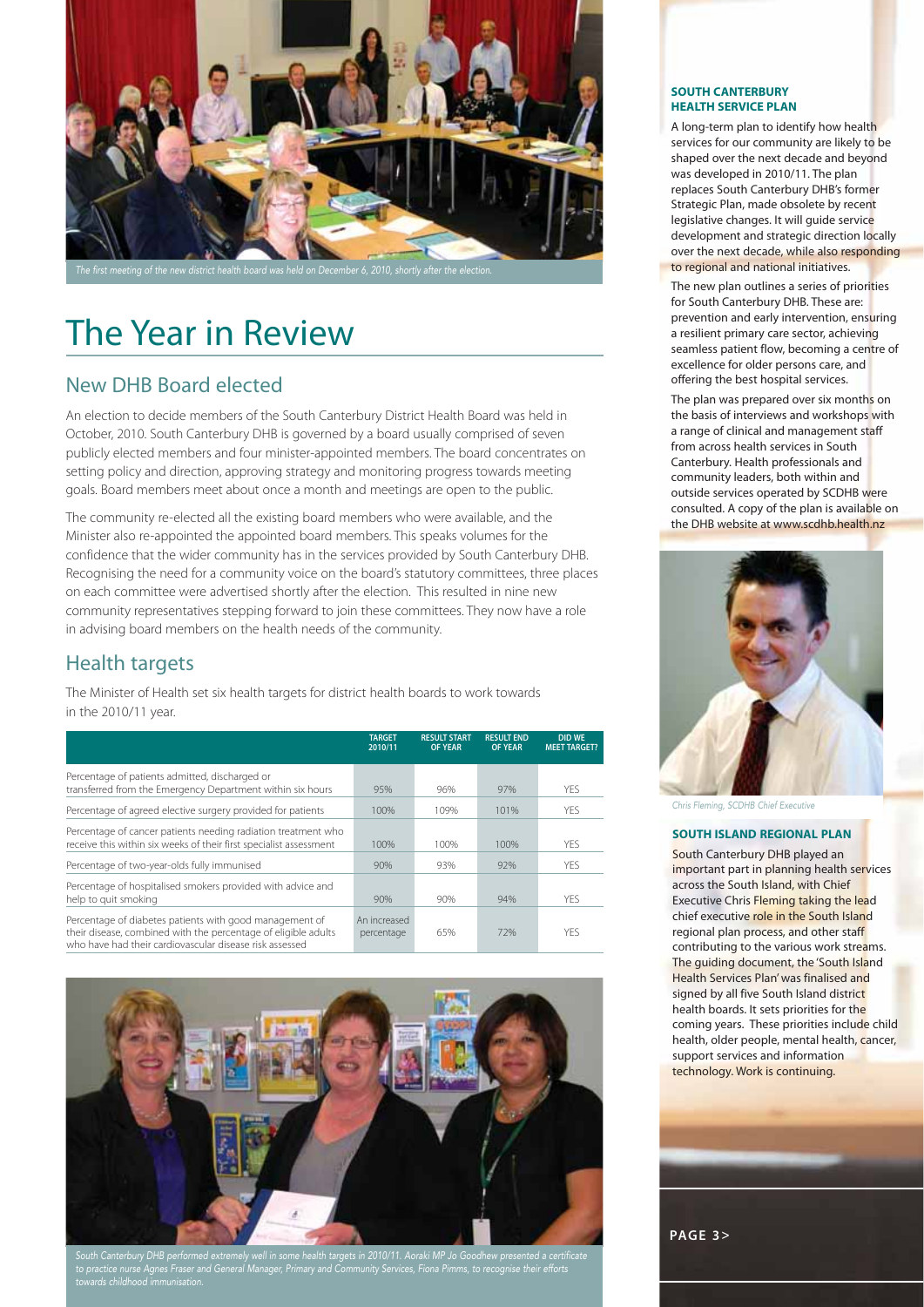#### **RECOGNITION FOR NURSES AND MIDWIVES**

May 12 was International Nurses Day. It was celebrated this year with awards to recognise the contribution nurses and midwives make to the care of patients across all health services in South Canterbury. Nurses who showed outstanding leadership or who made a difference in patient's lives were congratulated.



nised for their dedication ork on International Nurses Day



Mel Turner beside a board that charts ward progress under The Productive Ward - Releasing Time to Care programme.

#### **THE PRODUCTIVE WARD - RELEASING TIME TO CARE**

The Releasing Time to Care programme focuses on improving ward processes and environments so frontline staff can spend more time on patient care and improve safety, reliability and efficiency. This improves patient satisfaction, reduces waste and increases staff satisfaction by giving people greater control over their work environment. The programme started at Timaru Hospital in 2009 and the past year has seen it spread further. It has been led by clinical staff on each ward.

As a result, the Medical Ward has increased the proportion of time spent on direct patient care from 39 to 62 percent, the Assessment, Treatment and Rehabilitation Ward has gone from 44 to 55 percent and the Surgical Ward has improved by three percent to 43 percent. In February, the programme also started in the hospital's Emergency Department and Intensive Care Unit.

2011

# The Year in Review

# A Focus on Clinical Leadership

The Clinical Governance Group started work in the primary sector in 2010/11. This group is made up of primary health professionals including GPs and nurses, and will lead primary care into the future. It is chaired by the Chief Primary Care Medical Officer.

This leadership model is unique within New Zealand. In its first year the group started by exploring the opportunity to set up a new communication tool called Health Pathways in South Canterbury. This is a website-based tool developed in Canterbury to improve communication between primary and secondary care and streamline the health pathway for patients.

The Clinical Council moved into its second year of leading secondary services and continues to strengthen. A consumer representative was appointed, and membership of the council has changed as members leave and are replaced. Credentialing activities have taken place with consumer input. The Clinical Council has done two service reviews and finished the year with two more reviews in the planning stages.

Both the Clinical Council and Clinical Governance Groups send representatives to board and committee meetings. This ensures a clinical voice is heard at all levels. Clinical input has also been provided on the South Canterbury Health Service Plan, Palliative Care Review, and the tendering of contracts for laboratory and radiology services. At a regional level, the year has seen an increase in the need for clinicians to contribute to South Island planning initiatives.

IT developments have also required significant input from clinical leaders and this has been an extensive area of work for clinical leaders in both primary and secondary care.

A new clinical directorship model was also introduced at Timaru Hospital in 2010/11. Six new clinical director roles were introduced, providing leadership with a broader representation that the model used previously. This paid dividends with a wider range of perspectives brought to the table.

# Falls prevention

Falls, including slips and trips, are the single largest cause of injury for New Zealanders across all age groups. A large percentage of incident forms reported at South Canterbury DHB are related to patients falling while in hospital. This can have serious consequences for the health outcomes of patients, particularly the elderly. A new Falls Prevention and Management Project was launched at Timaru Hospital in 2010/11. This complements the 'Stay on Your Feet Programme' run in the community by Sport South Canterbury and funded by the DHB.

In early September, hospital ward staff began training on an updated assessment tool to identify on admission those patients at risk of falling. Key components of the Falls Prevention and Management Project include targeting activities to reduce the risk, and a process for managing people after a fall.



Teaching older people how not to fall in the community 'Stay on Your Feet' programme.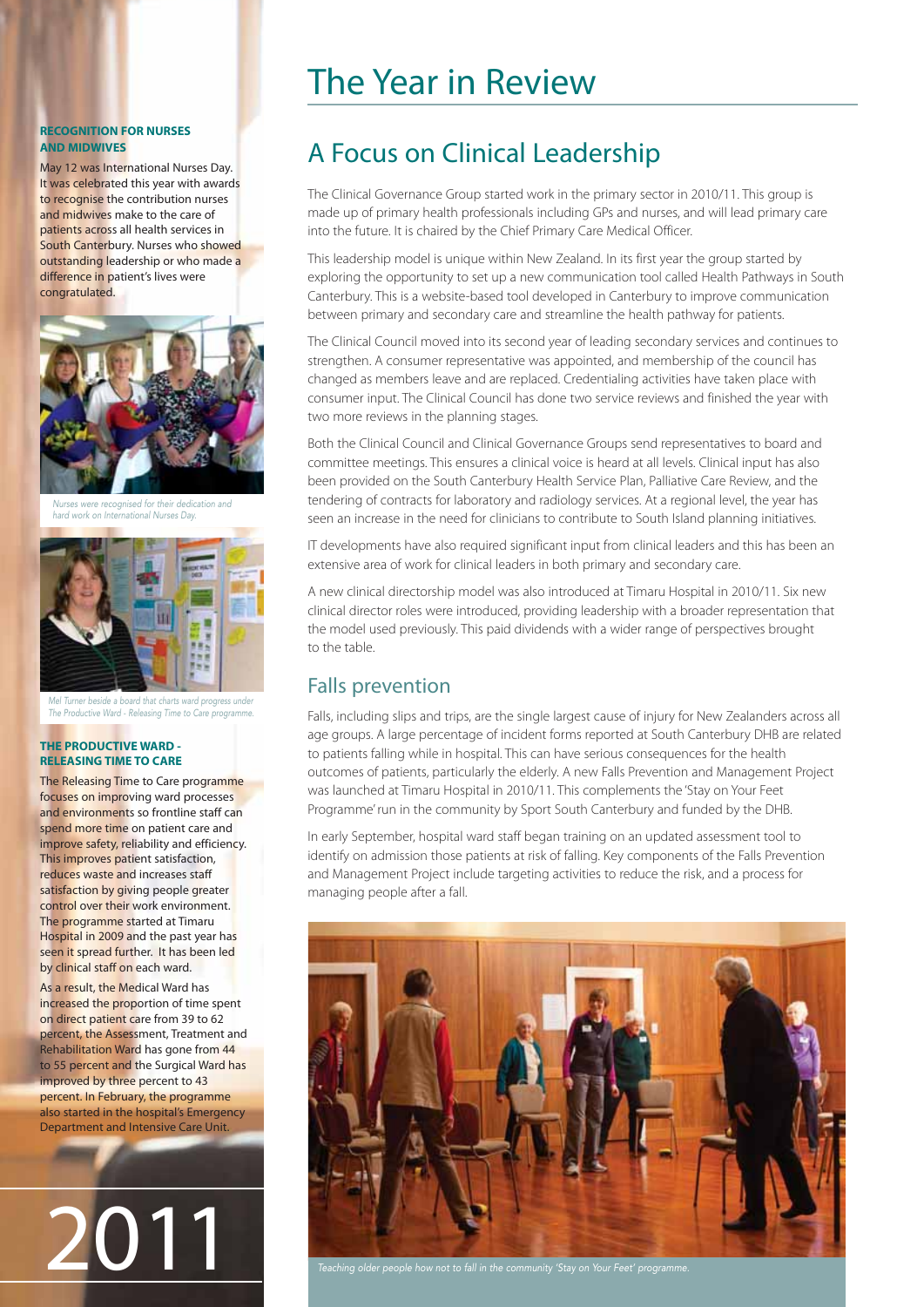

#### About 230 South Canterbury DHB staff took advantage of a free check-up from a registered nurse. The result: overall, DHB staff are healthier than average but need help in the areas of stress, weight, nutrition, blood pressure and cholesterol.

# A Focus on Staff

# Planning a future workforce

The 2010/11 year saw the development of a strategy to create a sustainable health workforce in the district. Called the 'South Canterbury Workforce Strategy and Action Plan' it recognised that a high percentage of the SCDHB workforce that is older than 50 years of age, with an average age of 45.98 years. The challenge will be to support this aging workforce, keeping essential experience within the DHB, while also attracting local young people to health careers. SCDHB hopes to decrease its reliance on the international workforce to help fill vacancies and increase the number of full time employees.

# Rugby World Cup visit

Timaru Hospital hosted a visit from the Webb Ellis Cup on January 21, 2011. The Webb Ellis Cup is the official trophy of the Rugby World Cup and has been presented to the winning country every year since the World Cup competition began in 1987. It was in Timaru on a promotional visit. During the visit the trophy was shown to sick children and their families in the Children's Ward and was also taken to the hospital cafe for staff viewing.



# Staff culture survey

A staff culture survey was carried out in 2010 to identify the areas of concern to staff. Almost 400 members of staff took part in the survey and identified several areas for improvement. These included having more opportunity to contribute to important decisions, feeling more appreciated for the contribution they made, and identifying and resolving staff performance issues quickly. Several working groups were set up to target some of the key findings of the survey and these groups will continue to make improvements in the coming year. The staff culture survey will be repeated in the coming years to chart progress. <PAGE 4 **PAGE 5>**

#### **TEKAPO HUTS**

The summer of 2010 saw the opening of two new staff accommodation units at Tekapo, and also saw the end of an era with the decommissioning of the old 'Tekapo Huts'. The council bought the waterfront land occupied by the old huts and donated replacement land in the Tekapo township. Two new, stand alone units were built using money from donations earmarked for staff benefit.



One of the new 'Tekapo Huts' that was built with money donated for staff benefit and is now used for staff holiday acco

#### **BREASTFEEDING ROOM**

South Canterbury DHB supported working mothers by setting up a new breastfeeding room for staff who work on the Timaru Hospital site. The staff breastfeeding room is on Level 5 of the clinical services block in the Surgical Ward.

#### **HEALTH 4 YOU**

Health 4 You is a new healthy workplace programme at South Canterbury DHB. In 2010/11 the DHB decided to invest in staff health by offering a range of healthy workplace initiatives. These included a free health check for staff, subsidised gym memberships, free council pool admission and support to enter events in the community.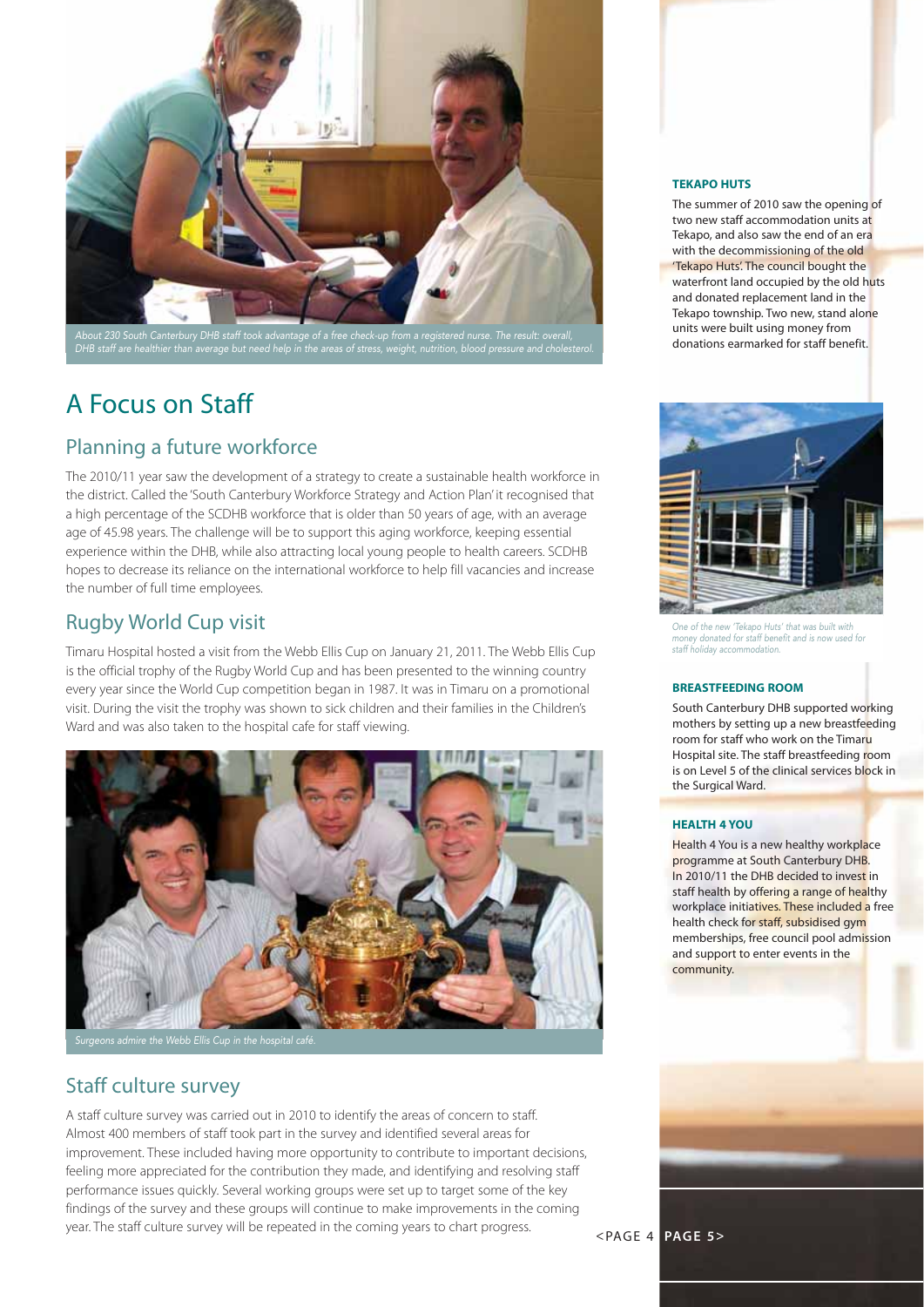# The Year in Review

# A Focus on Primary Care



# Health promotion

A variety of health promotion initiatives were carried out by Primary and Community Services staff in 2010/11. One of these involved working with the Healthy Living South Canterbury group to secure the backing of world champion inline skater Nicole Begg. The Healthy Living South Canterbury group promotes regular exercise and activity. It includes representatives from the council, non-government organisations, Sport South Canterbury and Community and Public Health.

# New practice management system

The roll-out of the Medtech practice management system in South Canterbury happened over six months. It allows GPs and practice nurses to manage appointments, consultations, patient recalls and other daily tasks. It replaces the previous MEDCEN system used by practices, and brings general practices under a common patient management system. This should help with future developments, including allowing practices to communicate with the hospital information system.

Medtech has also been installed at the Youth Health Clinic at Aoraki Polytechnic, He Oranga Pai Health Clinic at Arowhenua Marae, and at Primary and Community Services, which is the base for Public Health Nursing, District Nursing and other community health services.

# Flu vaccination

Each winter GPs and practice nurses immunise thousands of South Canterbury people against the flu. Flu shots are free for people at high risk of complications from influenza: those aged 65 years and over, and anyone under 65 with long-term health conditions such as heart disease, stroke, diabetes, respiratory disease (including asthma), kidney disease, most cancers, and conditions which suppress the immune system. Flu shots also became free for pregnant women last year. In 2010/11, 60 percent of GP patients aged over 65 had a free flu shot.

| <b>YEAR</b> | <u>NUMBER OF FLU VACCINATIONS GIVEN IN SOUTH CANTERBURY </u> |
|-------------|--------------------------------------------------------------|
| 2009        | 13.560                                                       |
| 2010        | 14,800 (including swine flu)                                 |
| 2011        | 14.160                                                       |

### **WORKING IN PARTNERSHIP**

In the past year the Timaru Hospital Emergency Department and general practitioners have continued to build on the success of the ED/Primary Care Project that was initiated in November, 2009. This included an agreement to re-direct non-urgent ED patients to their GP for the right care in the right place. In 2010/11 there were 17,546 presentations to the Emergency Department. 755 of these, or 4.5%, were re-directed to a GP. General practices continue to work with the hospital Emergency Department to manage non-urgent patients, allowing ED staff to focus on saving lives.



Nurse practitioner Sarah Patrick is working at both the Youth Health Clinic and the Sexual Health Clinic.

#### **NEW NURSE PRACTITIONER PILOT PROGRAMME**

Two free health clinics run by South Canterbury DHB picked up the services of a nurse practitioner under a new pilot programme. The Nurse Practitioner Youth Health Pilot started in June, 2011, and will run for a year in the Youth Health Clinic and the Sexual Health Clinic. The nurse practitioner involved in the pilot programme is Sarah Patrick. Sarah works as a public health nurse and recently also qualified as a nurse practitioner in the specialty area of youth health. She is the second South Canterbury nurse to gain nurse practitioner registration. The first was Sharon Hansen, who gained registration in 2007 and is based at Temuka **Healthcare**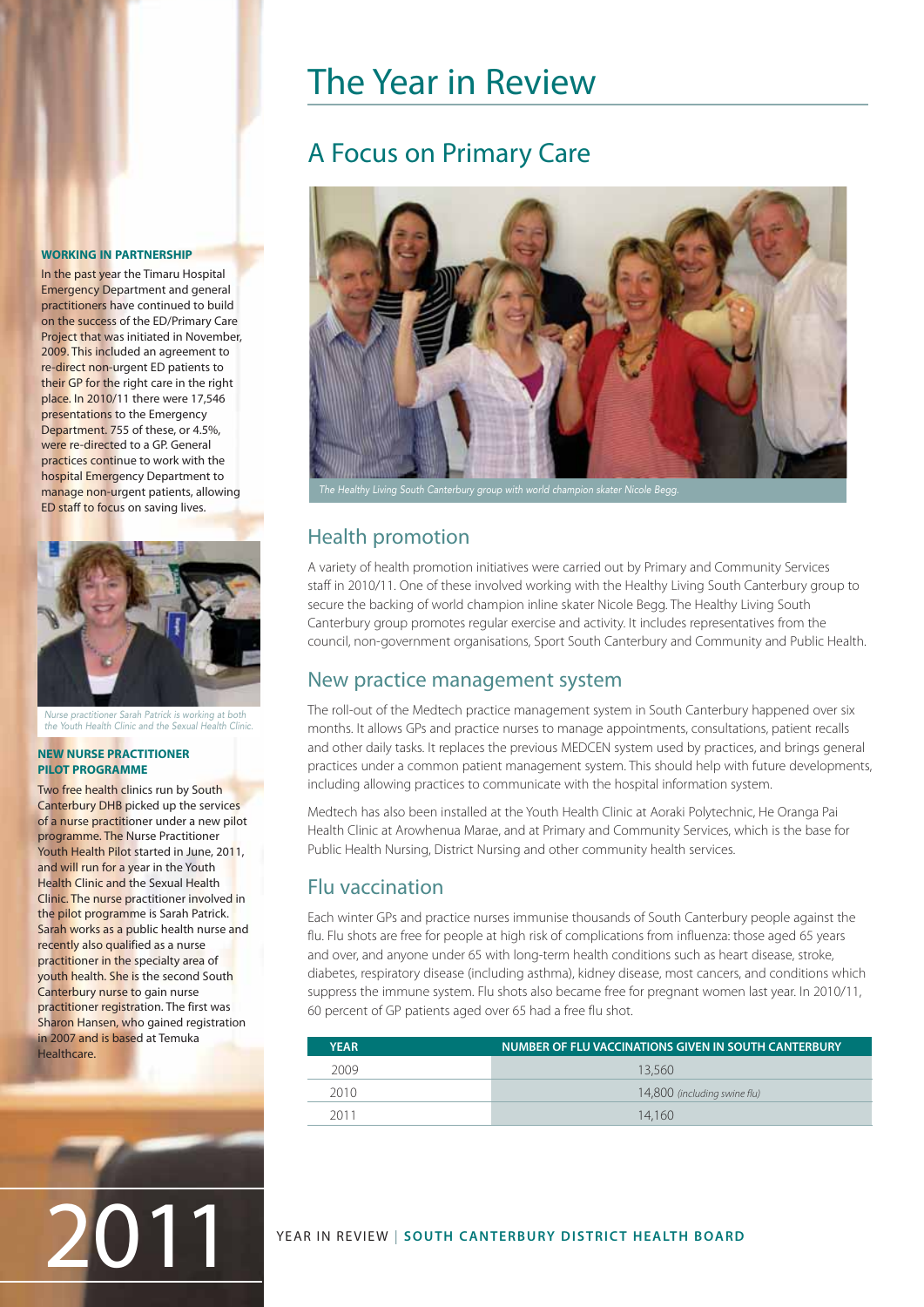

# A Focus on Secondary Care

### Earthquake response

South Canterbury DHB staff experienced the Canterbury earthquakes in two ways, both directly as strong shakes and indirectly in the ongoing support of Christchurch health services.

Following the earthquake on February 22, Timaru Hospital was checked and, apart from shaken staff and patients, there were no serious issues and no reported equipment failures as a result of the quake. Landline and mobile phone lines were initially out, but quickly returned to normal. Two patients who were en-route to Christchurch Hospital at the time of the quake were turned around and cared for at Timaru Hospital. Operating theatres were cleared in case they were needed for casualties, and patients who were ready to go home were discharged. Elective surgery and outpatient appointments were cancelled.

For the next two days Timaru Hospital was prepared and waiting. There was a degree of frustration that we could provide more support than was being requested. The delay was simply caused by the sheer scale of the disaster in Christchurch and the disruption to telecommunication and transportation. In the weeks and months that followed this changed and support was provided in many ways, including maternity care, orthopaedic surgery, laundry services, rest home care, and general practice consultations.

South Canterbury DHB services also cared for the health of many 'quake refugees' who relocated to South Canterbury in the weeks following the February 22 quake. Some DHB staff also volunteered to go to Christchurch and worked in areas of key need, including Chief Executive Chris Fleming who was seconded to lead the return of the elderly to Christchurch aged residential care facilities.

# Better sharing of lab results

The transfer of hospital patients between South Canterbury and Canterbury became smoother in September, 2010, when South Canterbury DHB introduced TestSafe South, a new laboratory reporting system. Lab results from tests performed in both Christchurch and in South Canterbury are now immediately available online to hospital clinicians working in both regions. Sharing lab results has sped up patient care, especially when patients are transferred by helicopter from Timaru Hospital to Christchurch Hospital in an emergency. The results of lab tests carried out at Timaru Hospital are now immediately available to doctors in Christchurch.

# New clinical information system

A new clinical information system was introduced at Timaru Hospital in mid 2011. It provides staff with a portal to information about individual patients, ward activity, lab results and radiology. The roll-out of the Clinical Information System (CIS) followed an extensive training programme targeting all clinical staff. It is expected to improve patient safety, quality of care, staff satisfaction and productivity.

SCDHB also called for proposals to upgrade wireless access with a view to providing full coverage to the clinical services block. IT improvements will continue in the coming year.

#### **ELECTIVE SERVICES**

In 2010/11 SCDHB maintained a high level of performance with ESPI (Elective Service Performance Indicator) targets. Timaru Hospital recorded 2663 elective surgical discharges, and about 30,000 attendances at consultant-led outpatient clinics. As at 30 May, 2011, 1.9% of patients were waiting longer than six months for their treatment (ESPI 5), and 0.3% of patients were waiting longer than six months for their first specialist assessment (ESPI 2).

#### **TIMARU HOSPITAL BIRTHS BY YEAR**

| <b>YEAR</b> | <b>TRIPLETS</b><br>(SETS) | <b>TWINS</b><br>(SETS) | <b>TOTAL</b><br><b>BIRTHS</b> |
|-------------|---------------------------|------------------------|-------------------------------|
| 03/04       | 1                         | 7                      | 557                           |
| 04/05       | 0                         | 2                      | 571                           |
| 05/06       | 0                         | 6                      | 542                           |
| 06/07       | 0                         | 10                     | 620                           |
| 07/08       | 0                         | 5                      | 597                           |
| 08/09       | 0                         | 4                      | 626                           |
| 09/10       | 0                         | 12                     | 633                           |
| 10/11       | U                         | 8                      | 594                           |

#### **DISCHARGE BY 11AM**

The Discharge by 11am project was a feature of the 2010/11 year. Early discharge means patients and staff can plan ahead, support can be organised at home, patients have time to get prescriptions and are settled before dark. It also frees up beds to take new patients during the day. Although Timaru Hospital did not reach the target of discharging 75% of patients by 11am, all wards showed improvement with the overall discharge rate rising from 15.5% to 27%. This project will continue in the 2011/12 year.

<PAGE 6 **PAGE 7>**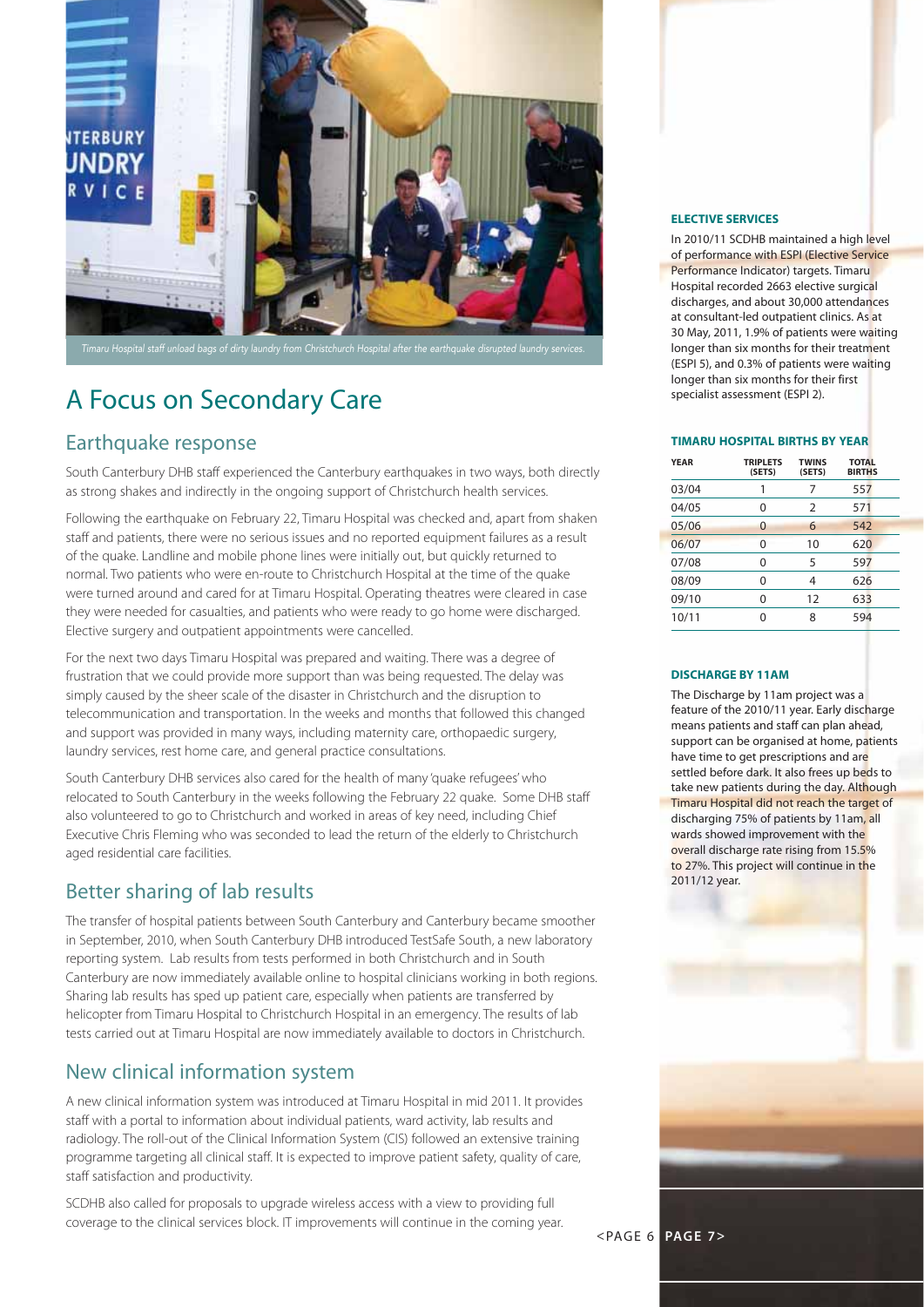# **Statistics**

# Operating theatre upgrade

A million dollars was spent upgrading operating theatres and equipment at Timaru Hospital in 2010/11. Timaru Hospital has four operating theatres that deliver more than 300 operations a month. The upgrade will benefit patients directly and immediately, as well as aiding theatre staff to deliver the best service possible. The upgrade includes the following work:

- The theatre sluice rooms were upgraded at a cost of \$42,300. A sluice room is a cleaning room where theatre waste is disposed of safely.
- Two new operating tables have been bought at a cost of \$162,000.
- An ophthalmology microscope, used in eye surgery, has been bought for \$96,000.
- A urology laser, used to treat urological disease such as bladder disease, has been bought at a cost of \$98,000.
- An endoscopic reprocessor, used to disinfect equipment used in endoscopy procedures, has been bought at a cost of \$83,500.
- New sealing doors between the scrub rooms and the theatres have been built costing \$4,000.
- The sterile storage room, used to store sterile theatre equipment and consumables. has been upgraded at a cost of \$65,000.
- New theatre bollards have been installed at a cost of \$257,000. This cost includes infrastructure work such as new gas pipes and electrical wiring. Theatre bollards are pendulums that are attached to the ceiling and provide connection points for electrical devices and gas used in anesthesia and surgical procedures. There are four bollards in each operating theatre.

### ESPIs 2 and 5: Five year trend 2007-2011



### **PROCEDURE 06/07 07/08 08/09 09/10 10/11\*** Carpal Tunnel 2.48 2.17 1.97 1.89 1.43 Cataracts 1.54 1.28 1.26 1.17 1.39 Gall Bladder 1.92 1.74 1.41 1.25 1.68 Grommets 1.44 1.90 1.61 1.59 1.16 Hernia Repair **1.46** 1.55 1.23 1.30 1.30 Hip Replacement 1.50 1.76 1.56 1.39 1.72 Hysterectomy 1.87 1.67 1.80 1.64 2.42 Knee Replacement 1.41 1.58 1.66 1.25 1.46 Prostatectomy 1.26 1.51 1.32 1.62 1.79 Tonsils and Adenoids 1.73 1.66 1.72 1.82 1.89 Tubal Ligation 2.60 3.66 2.39 1.92 1.84

Standardised discharge ratios for common surgical procedures

\*July 2010 to December 2010. SOURCE: NZ Health Information Service. NZHIS standardised data takes into account the varying demographic and socioeconomic factors among DHBs. Thus, if all DHBs provided the same level of services, they would all receive a ratio of 1. SCDHB has omitted data for three cardiac surgical procedures, as they are tertiary level services we do not provide.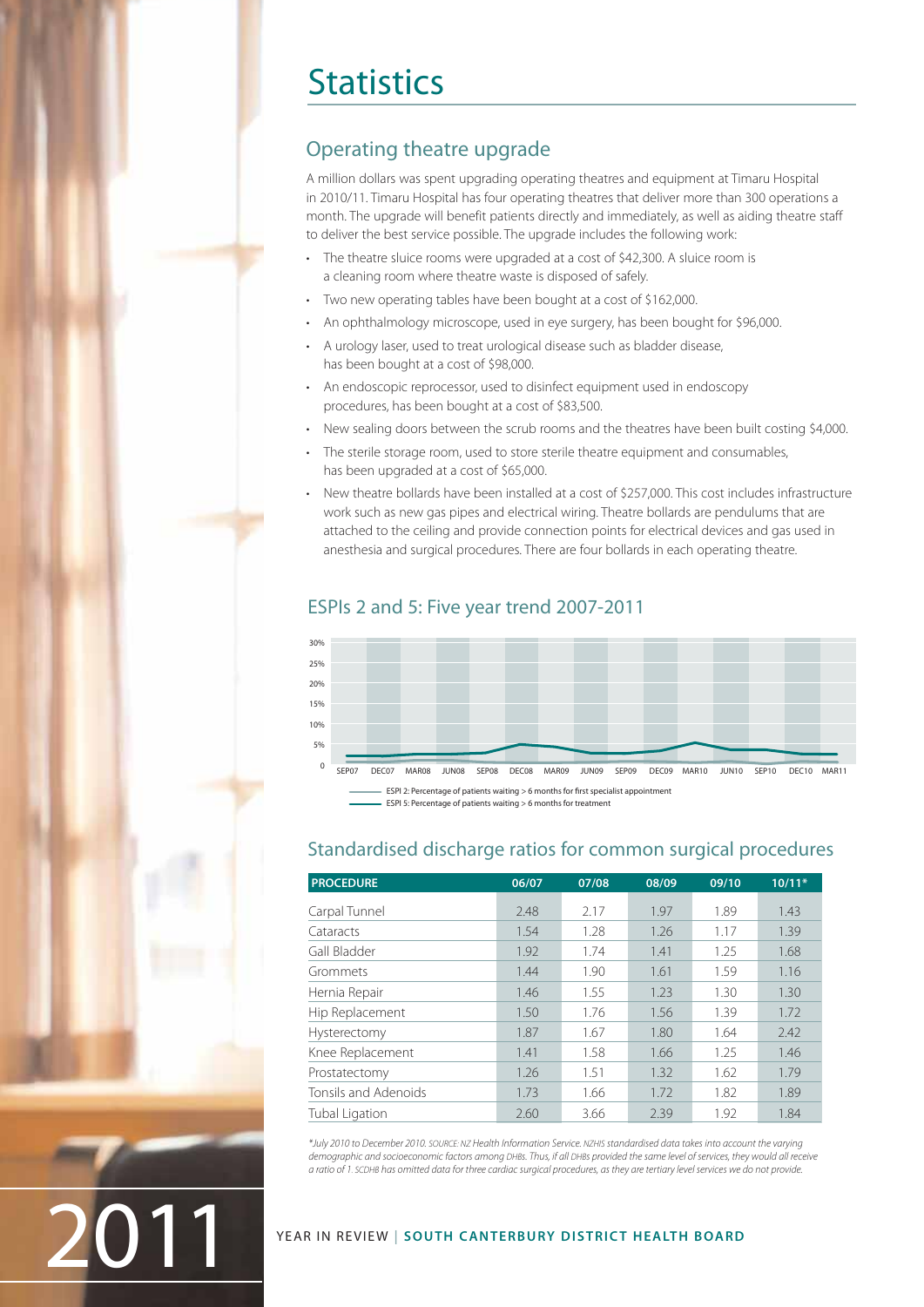# Boards and Committees

South Canterbury District Health Board is usually governed by an 11-member board, seven members publically elected and four appointed by the Minister of Health. The Board concentrates on setting policy, approving strategy and monitoring progress towards meeting objectives. Management implements the Board's policy and strategies.

The Board's responsibilities include:

- Communicating with the Minister of Health and other stakeholders to ensure their views are reflected in SCDHB's planning.
- Defining specific objectives and delegating responsibility for their achievement to the Chief Executive.
- Monitoring organisational performance toward achieving stated objectives.
- Reporting to stakeholders on plans and progress towards achieving set objectives.
- Maintaining effective systems of internal control.

The board maintains an interest register and ensures members are aware of their obligations to declare potential conflicts of interest.

Board meetings are held monthly at the Timaru Hospital Education Centre in Timaru. Members of the public are encouraged to attend.

#### BOARD MEMBERS

Murray Cleverley, chair (elected) Ron Luxton, deputy chair (elected) Neil Anderson (elected until November, 2010) Paul Annear (elected from December, 2010) Peter Binns (elected) Rene Crawford (elected from December, 2010) Jan Gilbert (elected until November, 2010)

Terry Kennedy (elected) Ngaire Whytock (elected) Nicola Hornsey (appointed) Warwick Isaacs (appointed) Richie Smith (appointed) Peter Lyman (appointed from December, 2010) NOTE: The Board election was held in October, 2010.

# Board Committees

South Canterbury DHB has three statutory advisory committees and three other non-statutory committees. Committees do not involve themselves in operational matters. Rather, their role is to advise the Board on policies and to monitor progress towards meeting SCDHB objectives.

### Hospital Advisory Committee (HAC)

HAC monitors the financial and operational performance of Timaru Hospital and assesses strategic issues related to the provision of hospital services.

MEMBERS Nicola Hornsey, chair Terry Kennedy, deputy chair Paul Annear Warwick Isaacs Chris Miller (community representative) Peter Dalziel (community representative) David Sibley (community representative) Raeleen de Joux (Maori representative) Koriana Waller (Maori representative)

NOTE: Community representative appointments effective from March 25, 2011.



Murray Cleverley, Board Chairman



Ron Luxton, Deputy Board Chairman



Neil Anderson, Board member



Nicola Hornsey, Board member

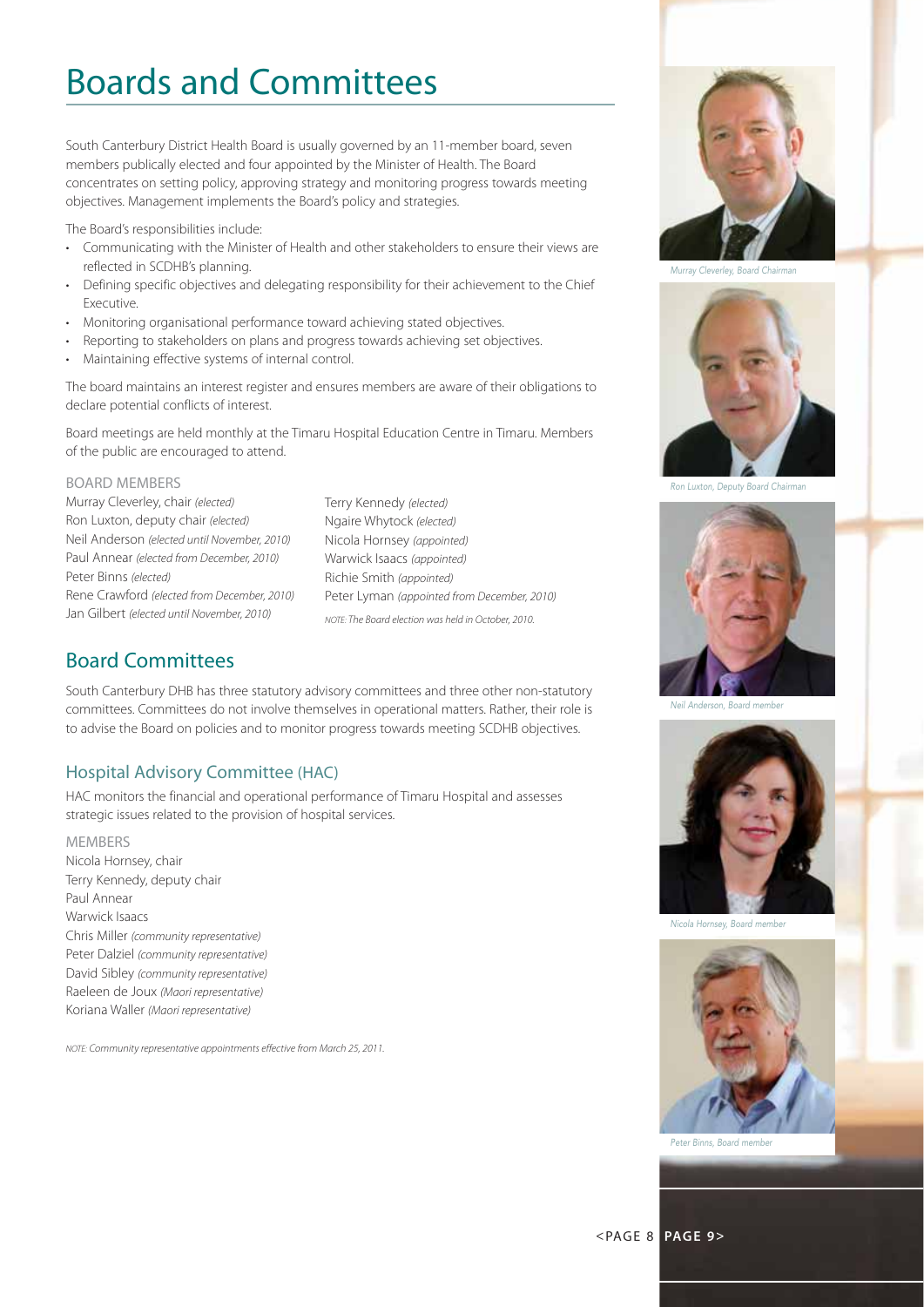

Warwick Isaacs, Board member



Jan Gilbert, Board member



Paul Annear, Board member



Peter Lyman, Board member

# Boards and Committees

# Community and Public Health Advisory Committee (CPHAC)

CPHAC advises the board on the health needs and issues facing South Canterbury residents, and on the priorities for use of health funding.

**MEMBERS** Ron Luxton, chair Rene Crawford, deputy chair Peter Binns Peter Lyman John Wilson (community representative)

Mike Cotton (community representative) Jan Gilbert (community representative) Suzanne Eddington (Maori representative) Dr Daniel Williams (Medical Officer of Health, ex officio) NOTE: Community representative appointments effective from March 25, 2011.

### Disability Support Services Advisory Committee (DSSAC)

DSSAC advises on the disability support service (DSS) needs of the people of South Canterbury and on the priorities for the use of DSS funding. DSS includes assessment, treatment, rehabilitation, community-based services aimed at helping the disabled retain independence, and residential care.

**MEMBERS** Ngaire Whytock, chair Paul Annear, deputy chair Terry Kennedy Rene Crawford

Tony Gilchrist (community representative) Kathy Wright (community representative) Diane Nutsford (community representative) Wendy Heath (Maori representative)

### Audit and Assurance Committee (AAC) - non-statutory

AAC ensures the Board appropriately discharges its responsibilities relative to financial reporting, regulatory compliance and risk management.

MEMBERS Warwick Isaacs, chair Richie Smith, deputy chair Ron Luxton Murray Cleverley Nicola Hornsey

### CEO Remuneration Committee - non-statutory

This committee advises the Board on the performance and level of remuneration of the DHB's chief executive.

**MEMBERS** Murray Cleverley, chair Ron Luxton, deputy chair Nicola Hornsey

### Maori Health Advisory Group - non-statutory

The Maori Health Advisory Group advises the Board on issues related to Maori health.

MEMBERS Peter Lyman, chair Peter Binns, deputy chair Mandy Homes (Arowhenua) Koriana Waller (Arowhenua) Suzanne Eddington (Waihao) Raeleen De Joux (Te Aitarakihi) Viv Wood (Waihao)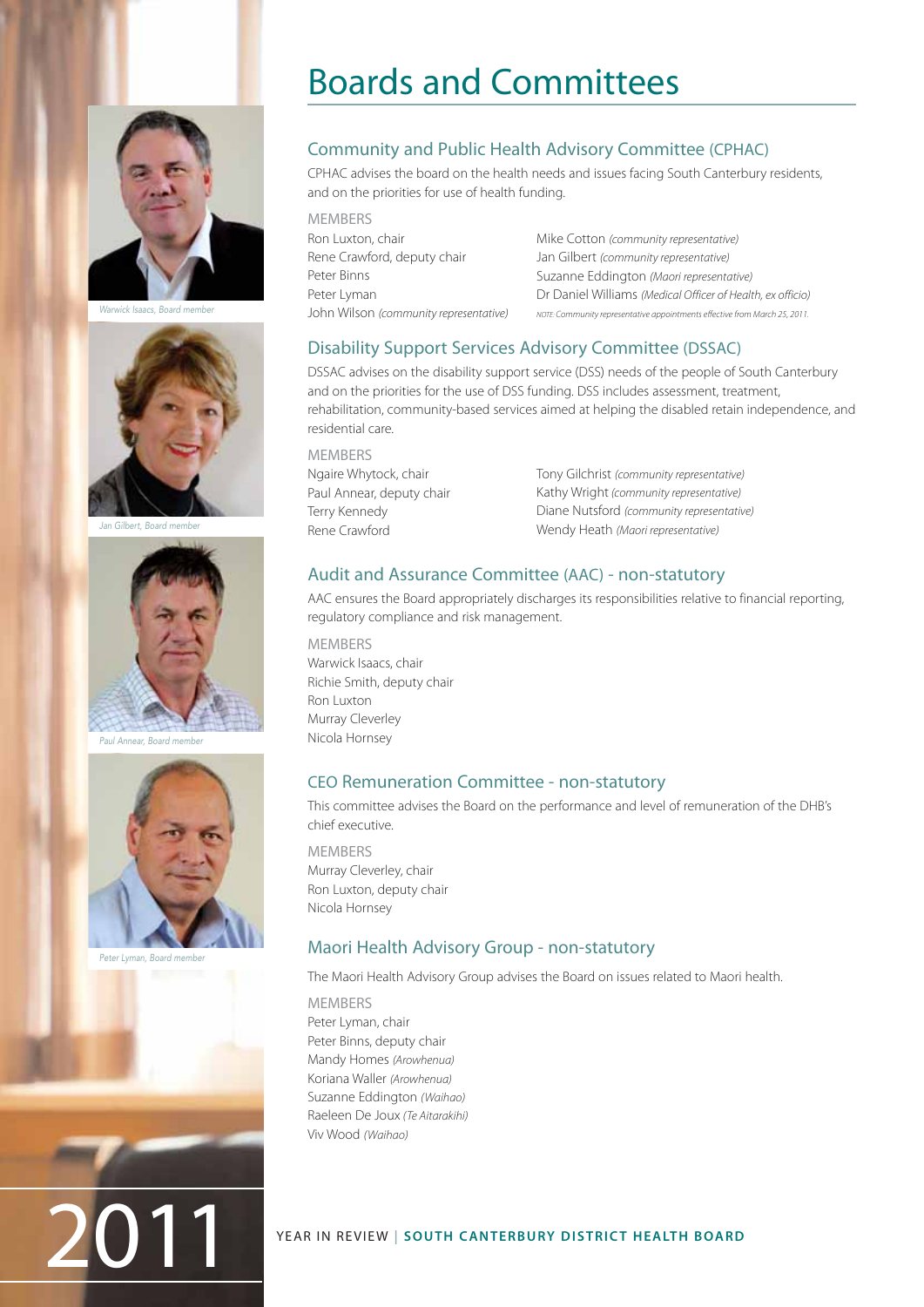# Board Member interests register as at June 25, 2010

#### Paul Annear

Elected member

Physiotherapist in private practice (Timaru and Ashburton); married to Janie Annear, Mayor of Timaru District; daughter employed by SCDHB as an Occupational Therapist

#### **Chief Financial Officer and shareholder:** Opihi Vineyard

**Shareholder and director: FAIM Holdings,** Timaru Holdings **Treasurer:** So Kan Ju Judo Club

**Neil Anderson MNZM** Elected member until November 2010 Sheep and beef farmer.

Peter Binns MB, BChir, FRCS Elected member

Retired medical practitioner

**Committee member:** Timaru Grey Power **Grey Power representative:** Safer Communities Committee of Timaru District Council

#### Murray Cleverley MBA, FecD, AFNZIM Elected member, Board Chairman

**Principal Officer: Trust Aoraki** 

**Chairman:** All Risk Insurance Ltd, Opihi Vineyard Ltd, Warbirds over Wanaka **Managing Director: Business Class Ltd Director:** Canterbury Economic Development Co Ltd, NZ Petfoods Ltd, Shoe Shield Ltd, Animal Care Solutions, Sky Solar Holdings Ltd, New Zealand Chambers of Commerce, Auckland Adventure Jets Ltd, District Health Boards New Zealand, South Island Neurosurgical Services Board **Partner:** Cleverley Holdings Partnership

#### Jan Gilbert

#### Elected member until November 2010

Registered nurse. Employed as a part-time audiometrician for husband's ENT practice at Aorangi Surgical Group. Husband is an ENT Surgeon who occasionally undertakes locum work at Timaru Hospital and is in private practice in Timaru. Mr Gilbert is currently a committee member of Bidwill Hospital Board.

#### Nicola Hornsey BA LLB Appointed member

Resource management and employment law consultant

**Chairwoman:** Mid and South Canterbury Community Trust

**Board member: Presbyterian Support South** Canterbury Inc.

Sister is a registered nurse and casual employee of South Canterbury DHB

# Warwick Isaacs

Appointed member **Chief Executive:** Timaru District Council **Executive Officer:** Timaru District Holdings Ltd **Chairman:** Canterbury Economic Development Company Ltd, Canterbury Civil Defence Coordinating Executive Committee **Trustee:** Isaacs Family Trust **Treasurer:** Mount Dobson Ski and Snowboard Club

#### Terry Kennedy

Elected member

**Councillor:** Timaru District Council

#### Ron Luxton MPS, ANZCP, JP

Board Deputy Chairman, elected member Locum pharmacist **Trustee:** Aoraki Foundation

#### Peter Lyman MCM(Hon-Finance and Strategic Management)

#### Appointed member

**Trustee:** Linwood Intermediate School **Senior Business Analyst:**  Te Runanga o Ngai Tahu **Member:** Arowhenua Runanga

# Richie Smith

Appointed member **Director/Chairman/Shareholder:** Hilton Haulage Transport Ltd **Director/Chairman:** Bay City Communications Ltd (Farmside) **Director/Shareholder:** Klondyke Fresh Ltd, SouthFuels Ltd

#### Ngaire Whytock Elected member

Registered nurse **Member:** Alzheimers SC Inc. Resident's advocate for Presbyterian Support South Canterbury

### Rene Crawford

Elected member Employed by SCDHB as a casual staff physiotherapist; employed by University of Otago School of Physiotheraphy as a Professional Practice Fellow - University of Otago has a contract with SCDHB. Brother currently employed by SCDHB as a Consultant Orthopaedic Surgeon. **Secretary: Physiotherapy New Zealand** Education Group



Terry Kennedy, Board member



Rene Crawford, Board member



Richie Smith, Board member



Ngaire Whytock, Board member